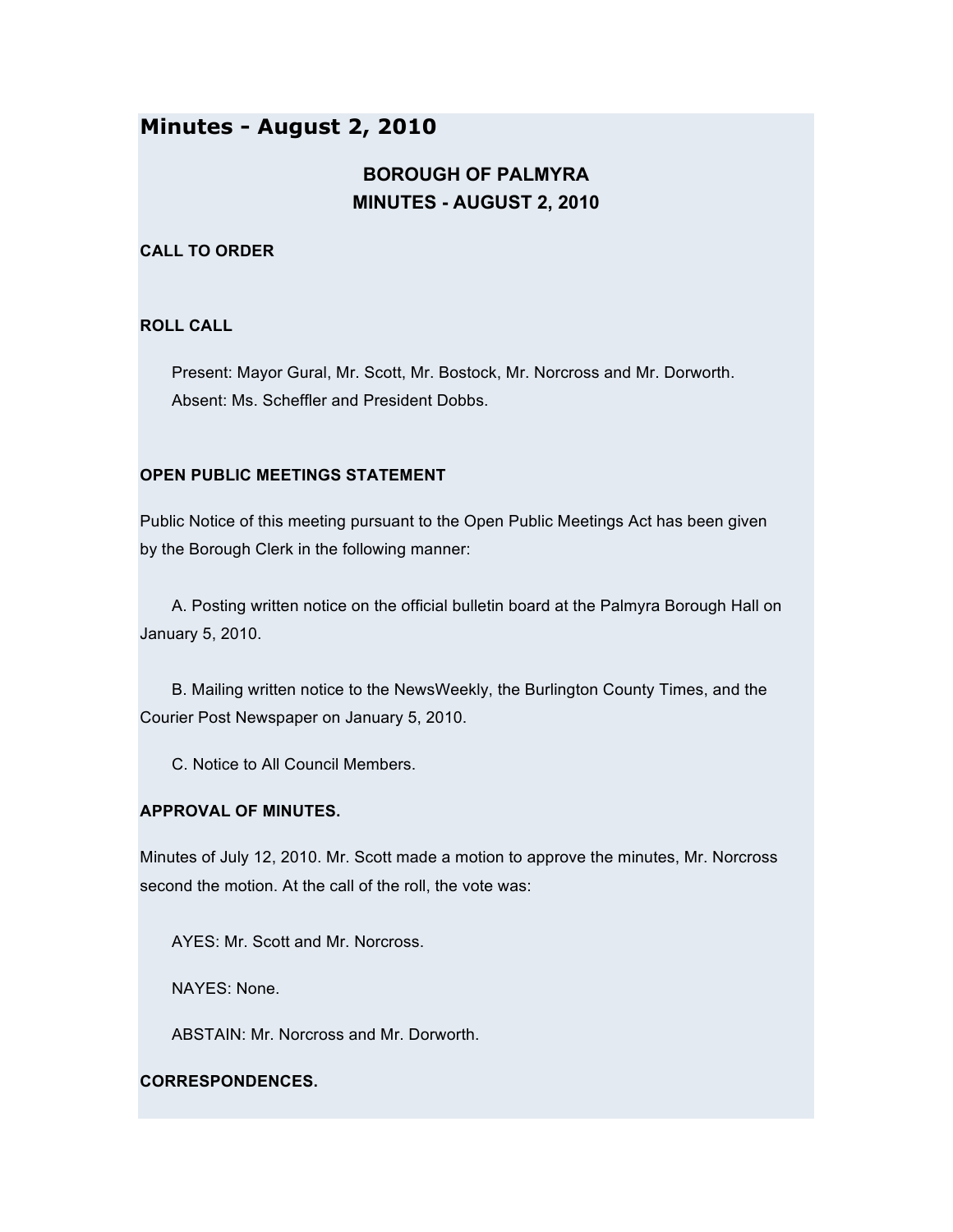A. Public Notice-Small Cities Hearing on August 9, 2010 at 6:30pm For Palmyra To Apply for Funding For ADA Curbing. This grant will be used to install curb cuts and brick pavers throughout areas of the Borough.

#### **NEW BUSINESS.**

A. Resolution No. 2010-116, Resolution Supporting The Over The Limit Under Arrest 2010 Statewide Crackdown. Chief Pearlman explained that this is for enforcement on the Labor Day week end for DUI's.

B. Resolution No. 2010-117, Resolution To Submit A Grant Application And Execute A Grant Contract With The NJ DOT For The Heritage Trail-Final Phase. Mr. Fox, engineer explain that this is the third extension of the Heritage Trail Grant. Mr. Norcross inquired if a letter has been sent to the Bridge Commission requesting them to improve Market Street before the Borough starts the lights and sidewalks. Mr. Fox will send a letter to the Bridge Commission requesting them to repair Market Street. Mr. Scott discussed that the street needs new curbing also. Mr. Fox explained that the DOT grant will do the curbing and street lighting. Mr. Norcross made a motion to approve the resolution, Mr. Bostock second the motion. At the call of the roll, the vote was:

AYES: Mr. Scott, Mr. Bostock, Mr. Norcross and Mr. Dorworth.

NAYES: None.

C. Resolution 2010-118, Resolution Authorizing The Mayor To Execute Palmyra Neighborhood Preservation Housing Rehabilitation Program In Favor Of Division of Housing & Community Affairs, Division of Housing & Community Resources, NPP. This is a standard resolution for the NPP program as a project assignment. Mr. Dorworth made a motion to approve the resolution, Mr. Norcross second the motion. All members present voted in favor of the motion.

#### **DISCUSSION ITEMS**

A. Borough parking lots-parking restrictions. Mayor Gural discussed that the EDC is looking for a project to complete for the Borough and that they should review the parking in the business district area of Broad Street. Mayor Gural explained that Chief Pearlman has given some input and that the EDC would make recommendations to council. Chief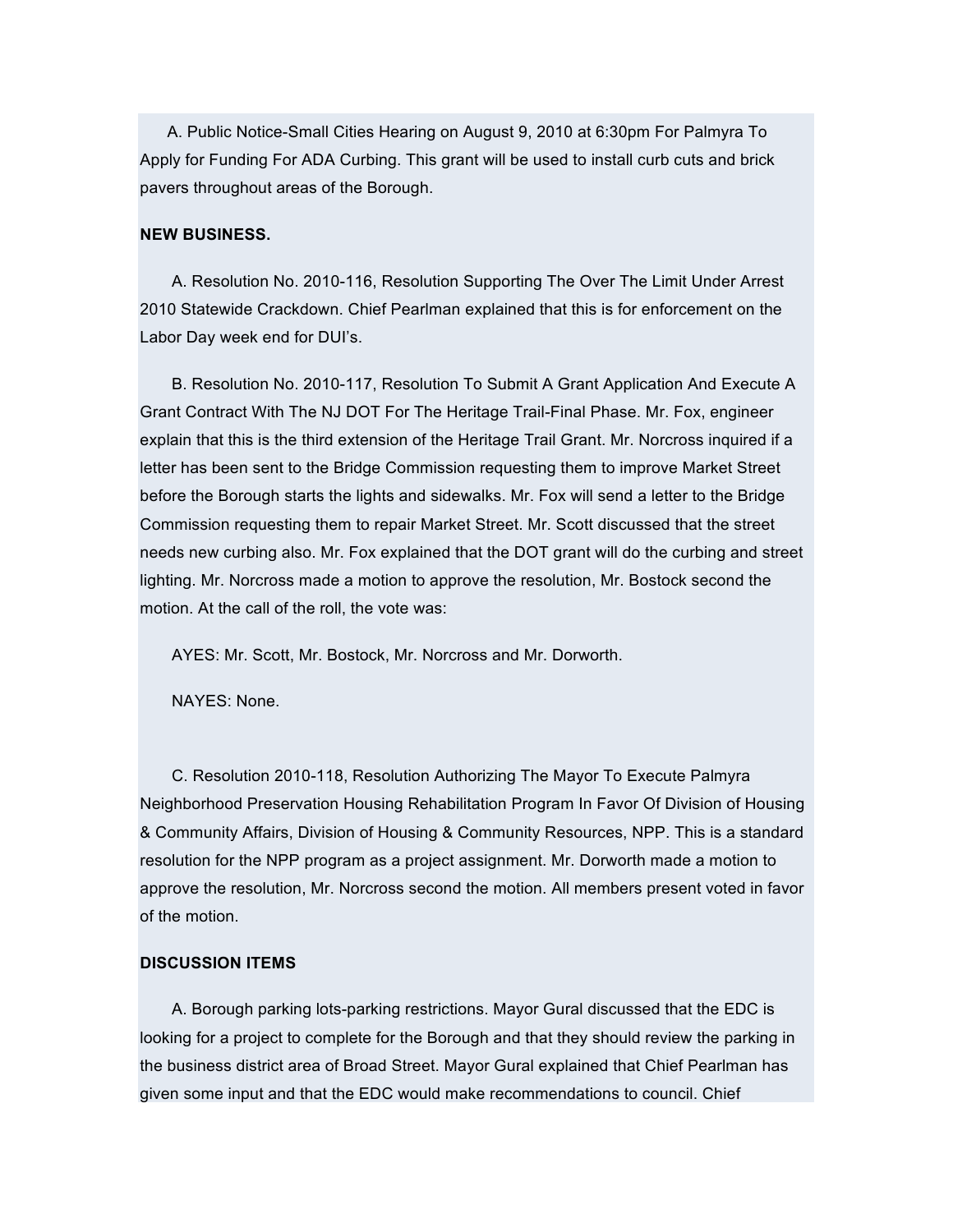Pearlman discussed that Chapter 90 was passed in 2008 that covers two hour parking on the Borough lot between Leconey and Cinnaminson Avenue adjacent to Broad Street. Mr. Rosenberg explained that the

ordinances are all over the place and that they should be combined into one parking ordinance. The ordinances need to be in a structure matter. Mr. Scott inquired if the EDC would do all of the parking in the Business Improvement District or just the Broad Street area. Mr. Fox discussed the one way parking on Cinnaminson Avenue and the site triangle problem from Leconey. The Borough lot should be a one way in and one way out. Mr. Fox explained that the problem would be that cars would have to back out towards Cinnaminson Avenue if there is no place to park, because there is not enough room to turn around. Mr. Norcross discussed that there has been a child hit already by the cars crossing the sidewalk when coming out of the lot. Mayor Gural discussed adopting an ordinance to make it one way in and one way out and still have the EDC look at the parking issue for now. Mr. Fox discussed that the Borough could place a sign that says do not enter and to exit only through Leconey since the goal is to stop a vehicle from exiting on Cinnaminson Avenue. Mr. Scott discussed that the Borough has the same problem with the Curran's Lot. Mr. Bostock inquired if it would be a one way in from Cinnaminson Avenue. Mr.Norcross inquired if Mr. Fox could have a draft sketch of a design of the lot for the next meeting. Mayor Gural requested that Mr. Fox have a draft sketch for the next meeting and also check for any easement on the tax map. The EDC will look at the parking and also some of the intersections. Mr. Rosenberg explained that an ordinance could be adopted to prohibit traffic from exiting the parking lot onto Cinnaminson Avenue. Ordinance 2010-13, An Ordinance Amending The Traffic Section Of The Code Of Palmyra. Mr. Norcross made a motion to adopt the ordinance, Mr.Bostock second the motion. At the call of the roll, the vote was:

AYES: Mr. Scott, Mr. Bostock, Mr. Norcross and Mr. Dorworth.

NAYES: None.

The ordinance was adopted on first reading and will be heard on second and final reading at the council meeting of September 13, 2010. Mayor Gural inquired if council wanted to have the EDC review the parking on Broad Street. Mr. Bostock made a motion to approve the EDC to investigate and study the parking issues, Mr. Norcross second the motion. All members present voted in favor of the motion.

B. Hill Street-vacating. Mayor Gural discussed that Hill Street is overgrown and has many vehicles and campers parked on it. Mr. Rosenberg explained that council could vacate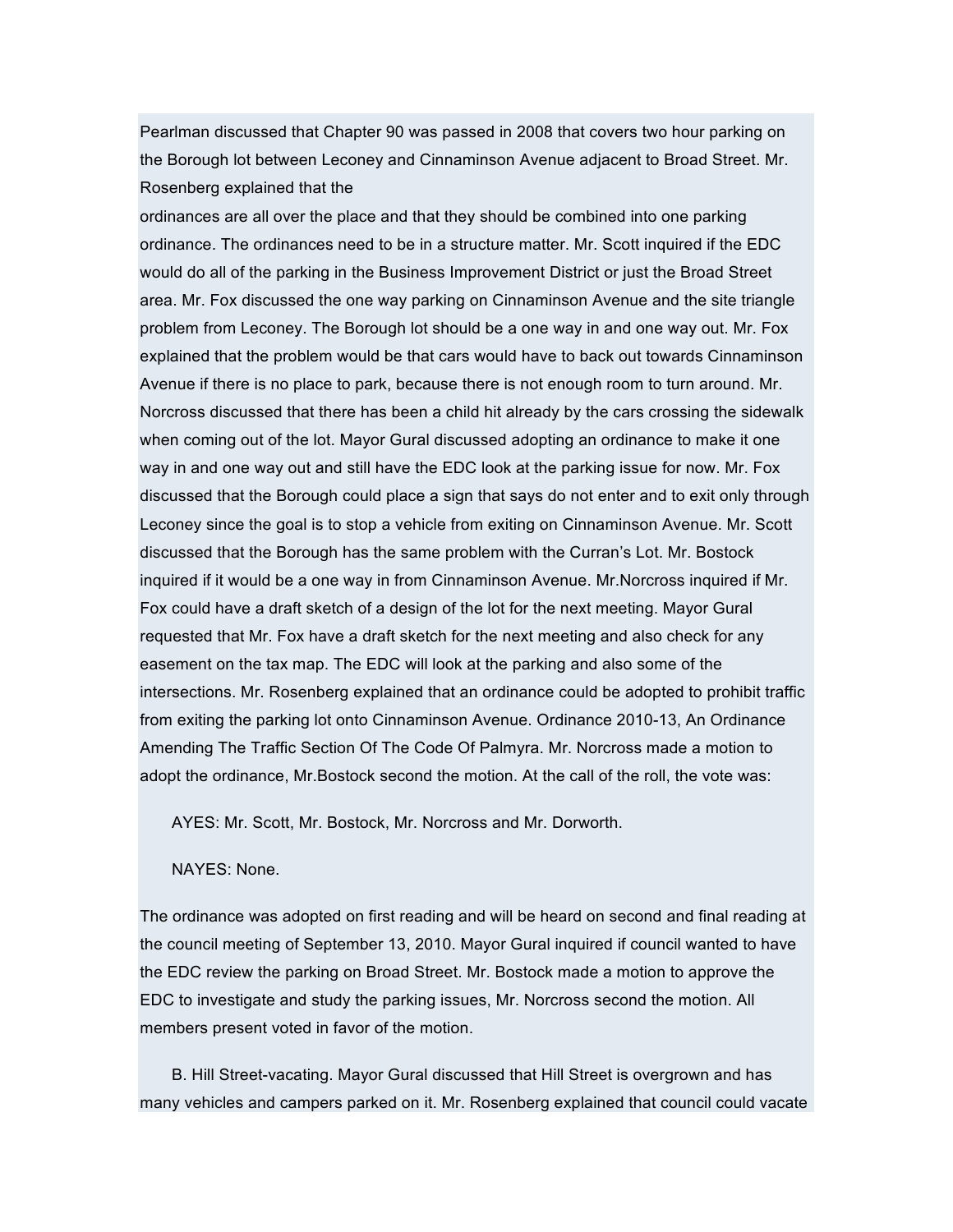the street to adjacent property owners, but there could be complications if one owner puts a fence on the property and denies access to the other owners. There could be cross easements done for each property owner and still give access to the Borough for sewer lines. Mr. Norcross discussed vacating with the easements. Mayor Gural requested that Mr. Rosenberg review the cross easement issue and that the matter be placed on the agenda for the next meeting. Mr. Scott discussed inviting the residents to a meeting to discuss Hill Street. Mayor Gural explained that notices were sent out to the residents of the street by Mr. Rosenberg and that a few residents attend the meeting and do not want council to vacate the street, but also did not want the codes enforced on the street. Mr. Rosenberg advised council that they could just close the roadway and not allow anyone to drive on the property. Mr. Bostock discussed that he did not feel closing the road was an option due to emergency vehicles and police patrol, etc. Mr. Rosenberg explained that the adjacent property owners would have the additional property listed on their assessment to the tax bill and the Borough would not be responsible to maintain it. Chief Pearlman explained that part of the enforcement problem is that there is no way for an officer to know where the roadway starts and ends to issue tickets. Some of the street is paved and some is overgrown with grass. Council discussed the cost of fully repairing the street with paving and curbing.

C. Discussion on Administrative Surcharge for Third Party Agency (construction). Mrs. Kilmer (construction official) reported to council that most municipalities who use a third party agency like BIU charge an administrative surcharge fee. The surcharge would cover the technical assistant's time with the paperwork and final processing of the permit. Mayor Gural requested that this be kept on the agenda and that Mrs. Kilmer needs to meet with Mr. Rosenberg to review the process.

D. Discussion on Vendors and Business License. Mr. Norcross explained that he has to meet with Mr. Rosenberg about the licenses and that he still wants to see the food vendors obtain a permit from the Borough and to have a certificate from the Board of Health.

E. Borough owned lots auction. (public auction or adjoining owners). Mr. Rosenberg will send a letter to the adjoining properties owners to see if they are interested in purchasing the lots.

F. Security System-police headquarters (engineer specs). Chief Pearlman explained that the project will be done in-house due to funding issues.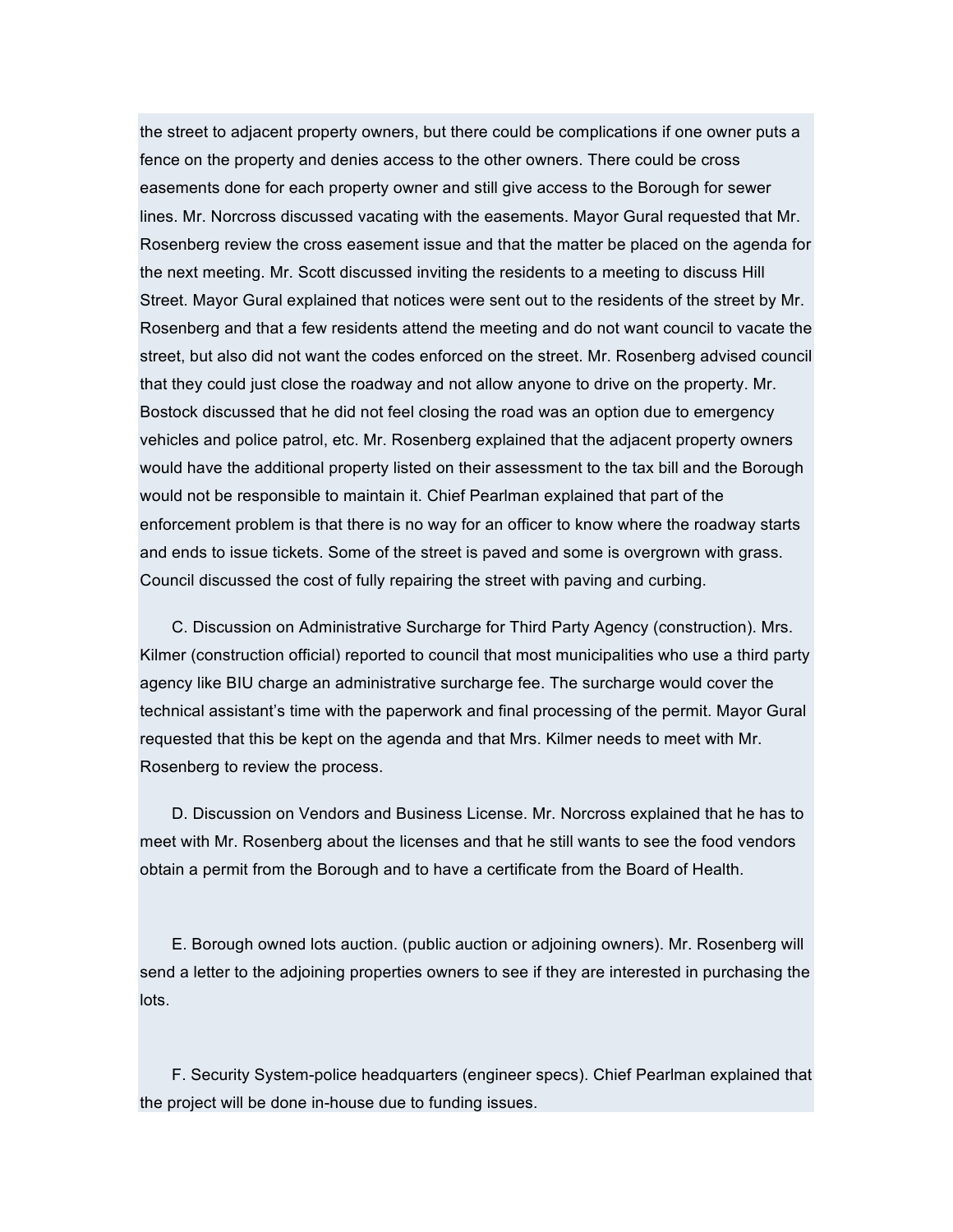G Sidewalk repair ordinance. (waiting for shade tree committee meeting)

H. Four day work week. Mr. Fox reported to council that he and Linda Lewis ha a phone conversation with the Energy Audit Company Winters and that the final report is done and that council now has to apply for the money. The Borough can apply for full reimbursement of the money if certain repairs or recommendations are completed that was recommend in the energy audit. Mayor Gural inquired if the Borough is responsible to fix the firehouse also. Mr. Fox explained that the project for the firehouse was just to have the energy audit completed. There are state certified contractors who will perform the work and get paid through the state from the grant. The next step is to fill out the recommendation form and list what work the Borough will be doing. Mayor Gural discussed that council had passed a bond ordinance in 2009 for the HVAC system. Mrs. Lewis explained that the funding is not in place yet for the bond ordinance and that council would have to borrow the money for the bond. Mr. Scott discussed that if the winter is like this summer the building is not going to be heated correctly and that losing energy is inefficient. Mayor Gural explained that the council passed the ordinance for the bond and will authorize the CFO to borrow the money. The funds are used as needed and the down payment was built into the budget. Mr. Norcross discussed that Hutchinson can do everything according to the audit specs since they are certified by the state. Mr. Bostock explained that now is the best time to do it with interest rates and the economic. Resolution 2010-119, Resolution Authorizing Land Engineering To Go Out For Pricing For The HVAC System. Mr. Norcross made a motion to authorize Land Engineering to contact Hutchinson for pricing and work on the HVAC, Mr.Dorworth second the motion. All members present voted in favor of the motion.

I. NJ League Conference (11/16-11/19). Mrs. Sheipe explained that council needs to decide how many nights the employees are allowed to stay at the NJ League Conference in November and what expenses the Borough will pay for. Mr. Norcross discussed that the employees get CEU's for their attendance at the seminars, but that they are held during the day. Mr. Norcross discussed paying for the registration for the classes, but no over night pay. Mayor Gural explained that the Borough recognizes that some employees need the CEU's but there is no funding available this year for an over night stay. Mr. Norcross recommend leaving it upto the clerk if an employee must stay overnight for CEU's. Mayor Gural recommends that council be granted one night and two days for business at the League. Mr. Norcross made a motion to approve no overnight stays for employees without prior certification and for council to stay one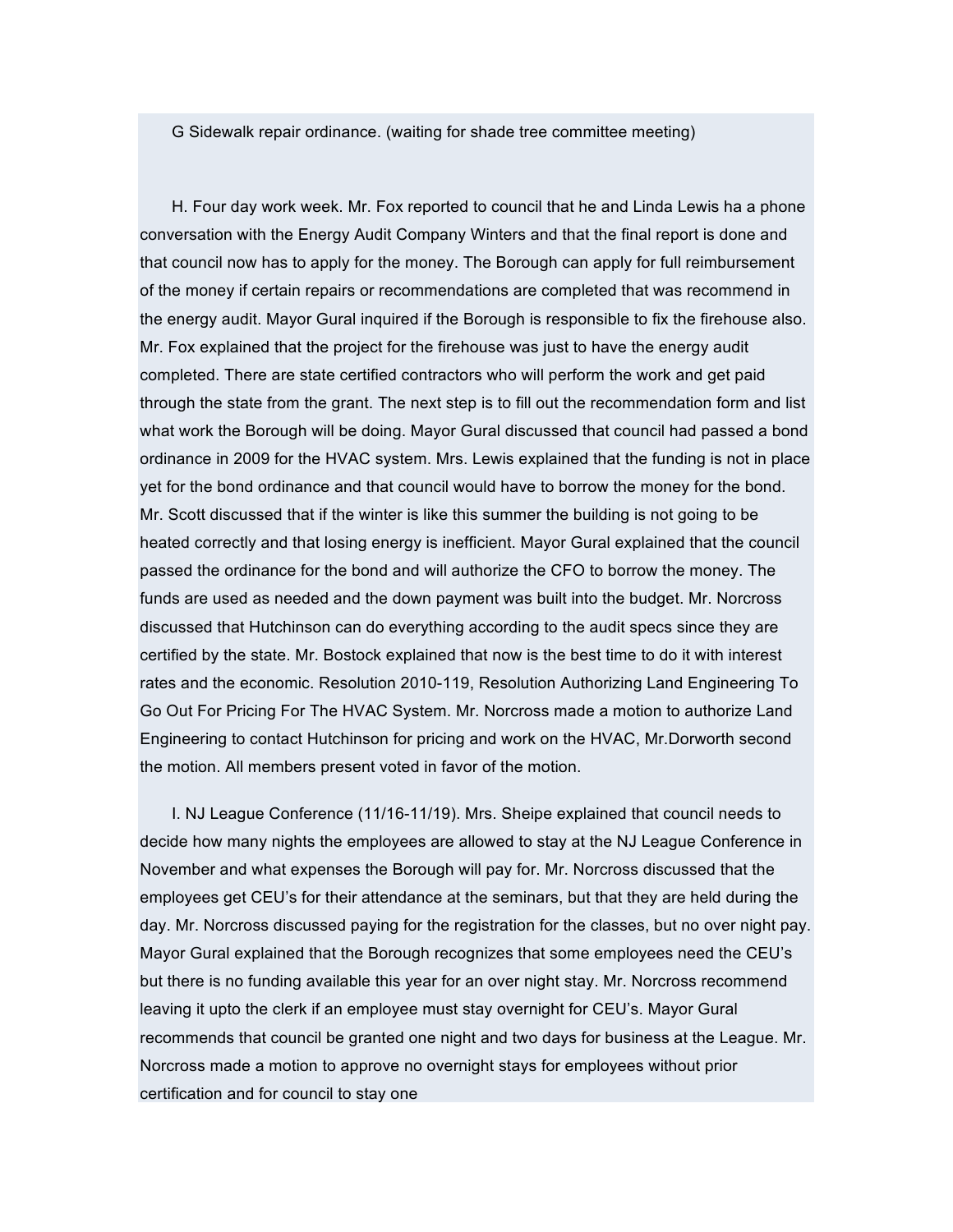night, Mr. Dorworth second the motion. All members present voted in favor of the motion. Mayor Gural discussed that police negotiations are starting formally and that letters have been going back and forth. Mayor Gural requested that if a council member had a particular issue that they wanted address, to please inform a member of the negotiation committee. Mayor Gural also explained that the subcommittee has to bring back the contract to council for full approval. Mr. Dorworth discussed the need for the salary ordinance and that the Lieutenant is entitled to the 4% and also there was a request for a salary increase for the police secretary. Chief Pearlman explained that he is also entitled to the increase from the time he was appointed Lt. until he became Chief. The ordinance will be on for discussion for the next meeting. Filbert Street- Mr. Scott reported that he had visited the laudermat and the owner was not available, so he left his card. Mr. Scott inquired if any information was available about Filbert Street. Mr. Rosenberg

discussed that the issue of Filbert Street had come before council before and it was not resolved. Mr. Norcross discussed that Filbert Street and Broad Street are two different issues and that Filbert Street has large potholes. Mr. Norcross inquired if public works could place hot patch in the holes for now. Mr. Dorworth explained that the owner of the car wash has requested the road be repaired several times. Mr. Fox agreed that hot patch could be used, but that they did to cut out the hole and stone and it needs extra paving since it is used for commercial and industrial trucks. Mr. Rosenberg explained that council had placed the street on the list to be repaired with the understanding that if funds became available it would be completed. Mayor Gural requested that Mr. Fox work up an estimate for the minimum amount of work to the street for council's information. Budget- Mayor Gural discussed that health care costs are going up 11.6% next year and that the state is charging 1.5% of an employee's salary for health care. Mrs. Lewis reported that finance is working on a cost analysis of the health care and all benefits that employees received for councils review. Mr. Bostock discussed that there is also the option that children will be covered until the age of 26 as a dependent. Mayor Gural explained that with the police contract being discussed it is the time to discuss the health benefits that are providing to all employees.

### **PUBLIC COMMENTS.**

Mr. Dorworth made a motion to open the public portion, Mr. Scott second the motion. All members present voted in favor of the motion. No one from the wishing to be heard, Mr. Norcross made a motion to close the public portion, Mr. Bostock second the motion. All members present voted in favor of the motion. Resolution 2010-120, Resolution Excluding